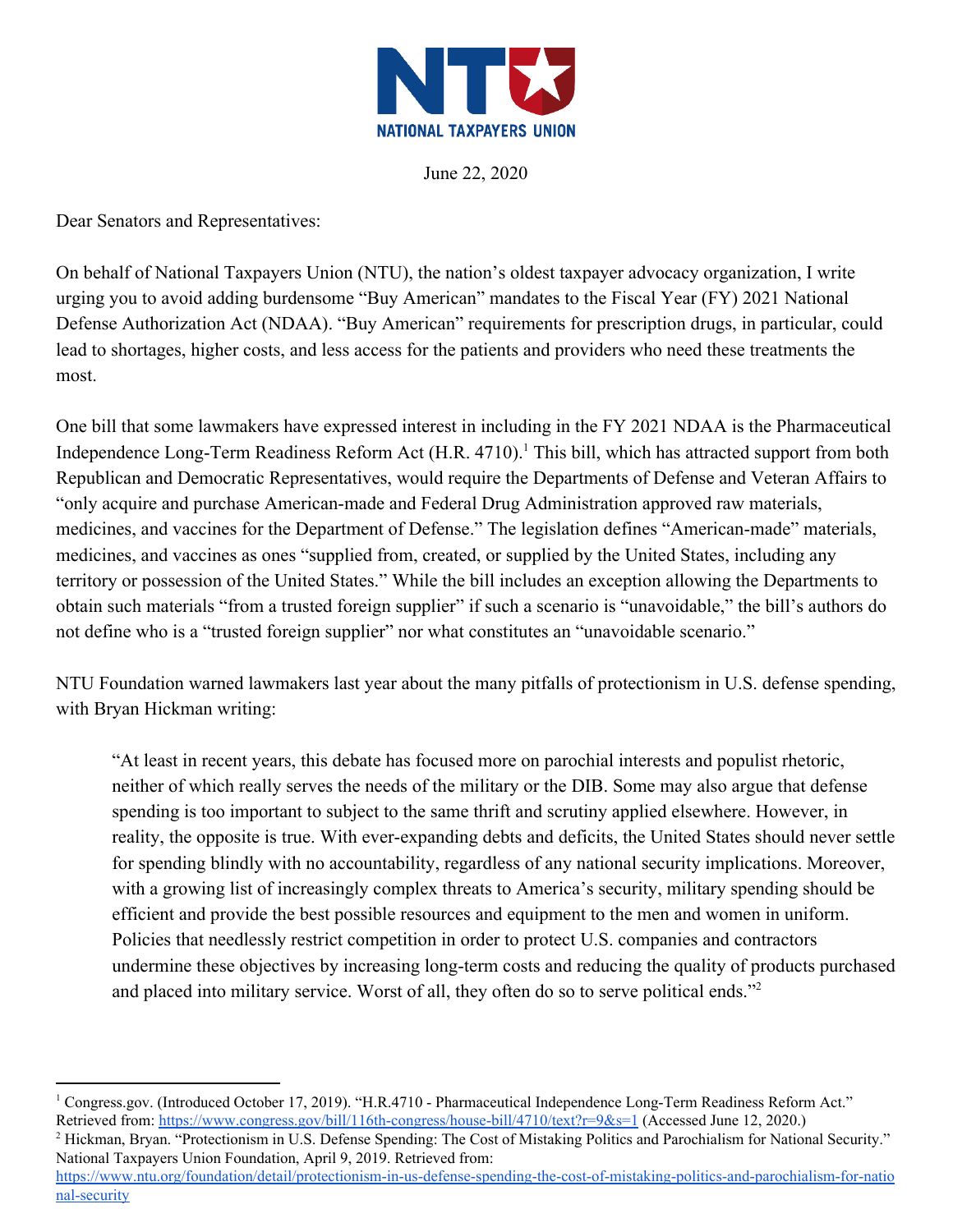These concerns are particularly pertinent as the national debt soars in the wake of the COVID-19 pandemic and recession.

Besides glaring issues with the legislation's lack of specificity on key terminology, and with protectionism in U.S. defense spending already writ large, any "Buy American" requirements for the Department of Defense will only backfire on military leaders and American troops. Recently, more than 250 economists sent a letter to President Trump, Speaker Pelosi, and Leader McConnell warning them about "Buy American" requirements for medical supplies and pharmaceutical products. They wrote:

"Current shortages of critical medical goods in the Covid-19 pandemic have revealed to all the desirability of diversifying sources of supply and increasing inventory of storable medical goods. Diversifying supply sources and increasing inventories will be costly, but a broad Buy America regime will be more costly. The variety, supply, and price of goods available to Americans will suffer under a broad Buy America regime. Taxpayers and patients will pay more for drugs and medical supplies. Smart policies such as federal government stockpiling look more promising."<sup>3</sup>

Some recent "Buy American" requirements appear aimed at China, given misperceptions about China's role in America's medical supply chain. While the federal government can and should hold China accountable for alleged abuses and misconduct, a "Buy American" requirement for medical goods - applied to the Departments of Defense and Veteran Affairs as proposed in H.R. 4710, or to every federal agency as proposed by some in the Trump administration - would harm America and its trade and security allies first and foremost, not China.

NTU Foundation has noted that a plurality of U.S. pharmaceutical imports come from Ireland, a close ally. Germany, another ally, is next on the list, followed by three more allies: Switzerland, Italy, and India. China is 17th on the list, supplying only 1.2 percent of U.S. pharmaceutical imports in 2019.<sup>4</sup> Even when accounting for active pharmaceutical ingredients (APIs), a narrower category, only 13 percent of API manufacturers supplying the U.S. market are in China, while 28 percent are here in the U.S. and 59 percent are located around the rest of the world.<sup>5</sup>

Many policymakers pushing "Buy American" requirements want to shore up domestic manufacturing of medical goods and supplies. While a global supply chain for medical goods remains critical for American providers and patients, boosting domestic manufacturing for some of these products remains a legitimate aim. NTU has outlined a number of policies Congress can pursue to make it easier for medical goods and supplies manufacturers to invest in America, while still retaining a robust global supply chain. Our options include:

[https://www.ntu.org/publications/detail/more-than-250-leading-economists-warn-trump-administration-buy-america-provision-would](https://www.ntu.org/publications/detail/more-than-250-leading-economists-warn-trump-administration-buy-america-provision-would-harm-american-response-to-coronavirus)[harm-american-response-to-coronavirus](https://www.ntu.org/publications/detail/more-than-250-leading-economists-warn-trump-administration-buy-america-provision-would-harm-american-response-to-coronavirus)

<sup>&</sup>lt;sup>3</sup> "More than 250 Leading Economists Warn Trump Administration: 'Buy America' Provision Would Harm American Response to Coronavirus." National Taxpayers Union, May 13, 2020. Retrieved from:

<sup>4</sup> Riley, Bryan. "Pharma "Buy American" Mandates Could Hit U.S. Allies." National Taxpayers Union Foundation, March 11, 2020. Retrieved from: <https://www.ntu.org/foundation/detail/pharma-buy-american-mandates-could-hit-us-allies>

<sup>5</sup> Food and Drug Administration. (October 30, 2019). "Testimony: Safeguarding Pharmaceutical Supply Chains in a Global Economy." Retrieved from:

<https://www.fda.gov/news-events/congressional-testimony/safeguarding-pharmaceutical-supply-chains-global-economy-10302019> (Accessed June 12, 2020.)